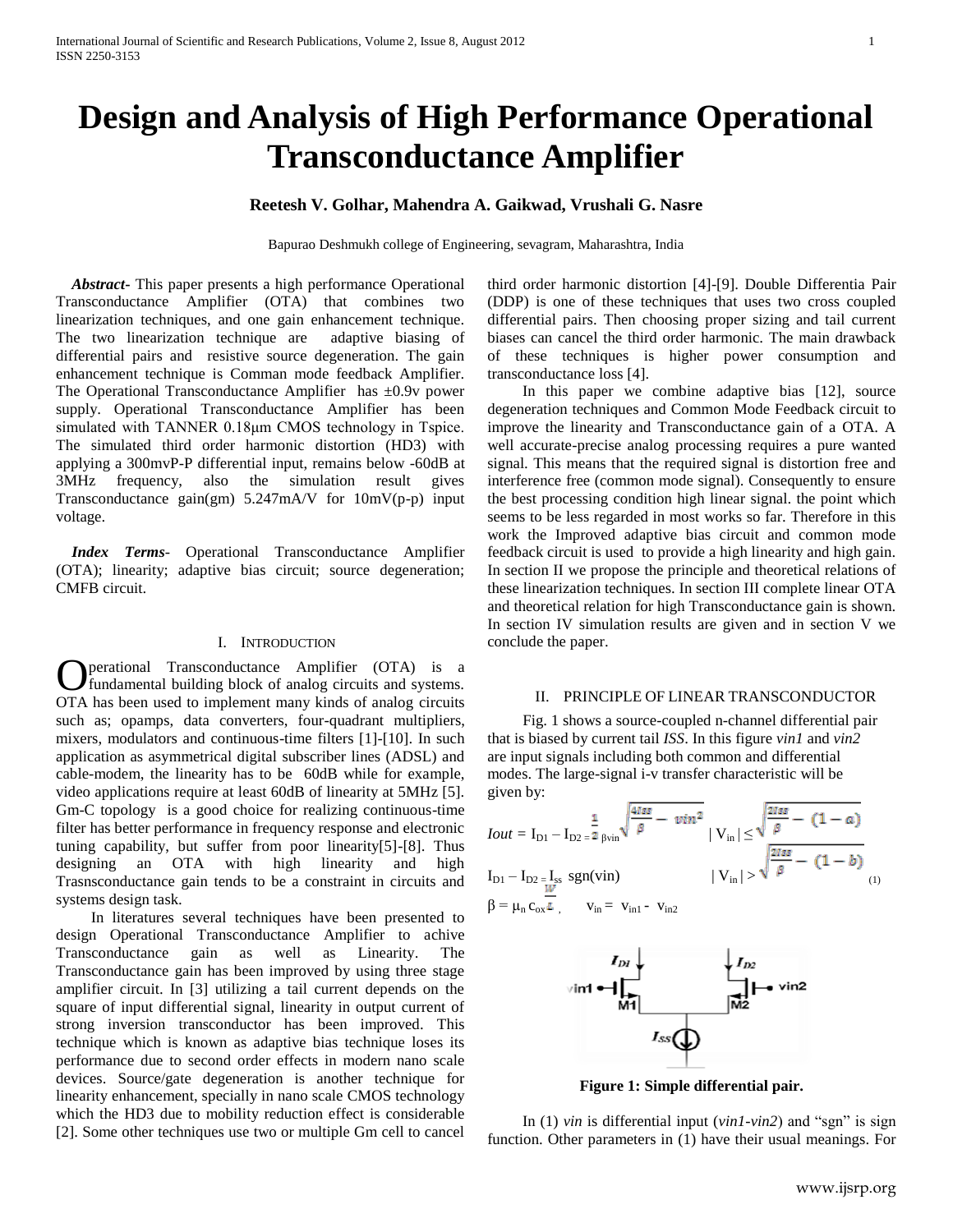realizing a linear relation between differential output current and differential input voltage, the result of radical in (1-a) should be a constant. This will be realized using a tail current containing a component dependent on the quadratic input *vin<sup>2</sup>* to cancel the nonlinearity of the output current. So assuming  $I_{ss} = I_{ss0} + k'V_{in}^2$ we get:

$$
I_{Out} = \frac{1}{2} \frac{W}{\mu_{n} c_{ox} L} \sqrt{\frac{41880}{\beta \mu n \cos W/L} + (\frac{4k'}{\mu n \cos W/L} - 1)}
$$
(2)

 In [12] biasing current, dependent to input signal has been implemented with cross coupled differential pair biased by constant separate current source. Fig. 2 shows the improved adaptive biased transconductor. In Fig. 2, the currents of M5, M6 transistors can be expressed as follows [4]:

$$
I_{5}=I+I\left[\sqrt{\frac{V_{in}\sqrt{K/I}}{2}+\frac{\alpha}{2}}(V_{in}\sqrt{K/I}\sqrt{1-\eta(Vin\sqrt{K/I})^{2}}\right]_{(3-a)}
$$
  
\n
$$
I_{5}=I+I\left[\sqrt{\frac{V_{in}\sqrt{K/I}}{2}+\frac{\alpha}{2}}(V_{in}\sqrt{K/I}\sqrt{1-\eta(Vin\sqrt{K/I})^{2}}\right]_{(3-b)}
$$
  
\nWhere,

$$
x = 4n/(n+1), c \eta = n/(n+1)^{2}, Y = n(n-1)/(n+1)^{2}
$$
  

$$
K = \frac{1}{2} \mu_{n} c_{ox} \frac{w}{L}
$$
 (4)

Sum of these currents depends on the quadratic input  $\sin^2$ As :

$$
15 + 16 = 2I + 2I \left[ -Y \left( V_{in} \sqrt{K/I} \right) \right]^{2} = 2I + \left[ 2n(n-1)/(n+1) \right] K V_{in}^{2}
$$
 (5)

Which is the same as  $I_{ss} = I_{ss0} + k'V_{in}^2$  if

$$
K' = \left[ 2n(n-1)/(n+1) \right]^2 K
$$
 To remove the nonlinearity in (2)

we should have [5]:

$$
\frac{4k'}{\mu n \cos W/L} I = 0 \Longrightarrow \frac{2k'}{k} I = 0 \Longrightarrow k' = \frac{k}{2}, n = 2.155
$$
 (6)



Figure 2: Improved version of adaptive biased transconductor

 For short channel devices the effective carrier mobility is a function of both the longitudinal and transversal electric fields. Considering the degradation of mobility due to these effects the drain current of a transistor in saturation region can be approximated as [11]:

$$
I = \frac{k(vgs - vrh)z}{1 + \theta(vgs - vrh)} (1 + \lambda VDS)
$$
\n(7)

Where,  $\theta$  is the mobility reduction factor. From (7) The effect of  $\theta$  can be interpreted as the use of a degeneration resistance of value  $R^{\theta}$   $\Box$   $\Box$   $\theta$   $\Box$   $\Box$   $\Re$  connected to source terminal. In Fig. 2, mobility reduction effect results in a tail current which depends also on forth power of input signal as equation  $(8)[12]$ .

$$
I_{ss} = I_{ss0} + k'V_{in}^{2} + k'^{3}Req^{2}V_{in}^{4}
$$
  

$$
Req = \frac{\Theta n}{2km} \frac{\Theta p}{k^{2kp}}
$$
 (8)

 Equation (8) shows that mobility reduction effect degrades the capability of adaptive bias technique in linearity improvement. Thus, for linearity improvement in this work, we use both adaptive bias and source degeneration techniques. For simplicity we investigate the effect of source degeneration technique for decreasing HD3 in a simple differential pair. Ignoring second order effect, the output current of Fig. 1 can be described by a Taylor series expansion as follows:

$$
i_{out} = IDI \cdot ID2 = \sum_{n=0}^{\infty} GM \cdot (2n+1) \cdot \sin^{2n+1} \tag{9}
$$

 Where, GMs are the coefficients of odd powers of the differential input voltage. Considering mobility degradation effect we will have:

$$
GM, I = \frac{1}{2} \frac{\sqrt{\kappa p(\frac{W}{L})lss}}{1 + \frac{2}{\epsilon\sigma rit}\sqrt{\text{Iss/WLKp}}}
$$
\n
$$
GM, 3 = -\frac{\frac{GM, 1}{8(\frac{IszL}{2Kp})\sqrt{1 + \frac{2}{\epsilon\sigma rit}\sqrt{Iss/WLKp}}}}{(10-b)}
$$
\n(10-b)

Where  $K_p$  is a technological parameter, **serit** is the critical electric field, W is the width and L is the length of the transistors[5]. If two source degeneration resistors be added as shown in Fig. 3, the ac components of the output approximately becomes:

$$
i_{\text{out}} = \frac{GM_1}{(1+GM_1/R)} \text{vin} + \frac{1GN_1R}{(1+GM_1/R)4} \text{vin}^3 \tag{11}
$$

Relation (11) shows that HD3 is decreased by 1 (1 $\Box$  *N r* □ )3, where *Nr* □ □*GM*,1*R* . Using this topology for source degeneration (two resistors that current tail is in middle of them) has lower input referred voltage noise.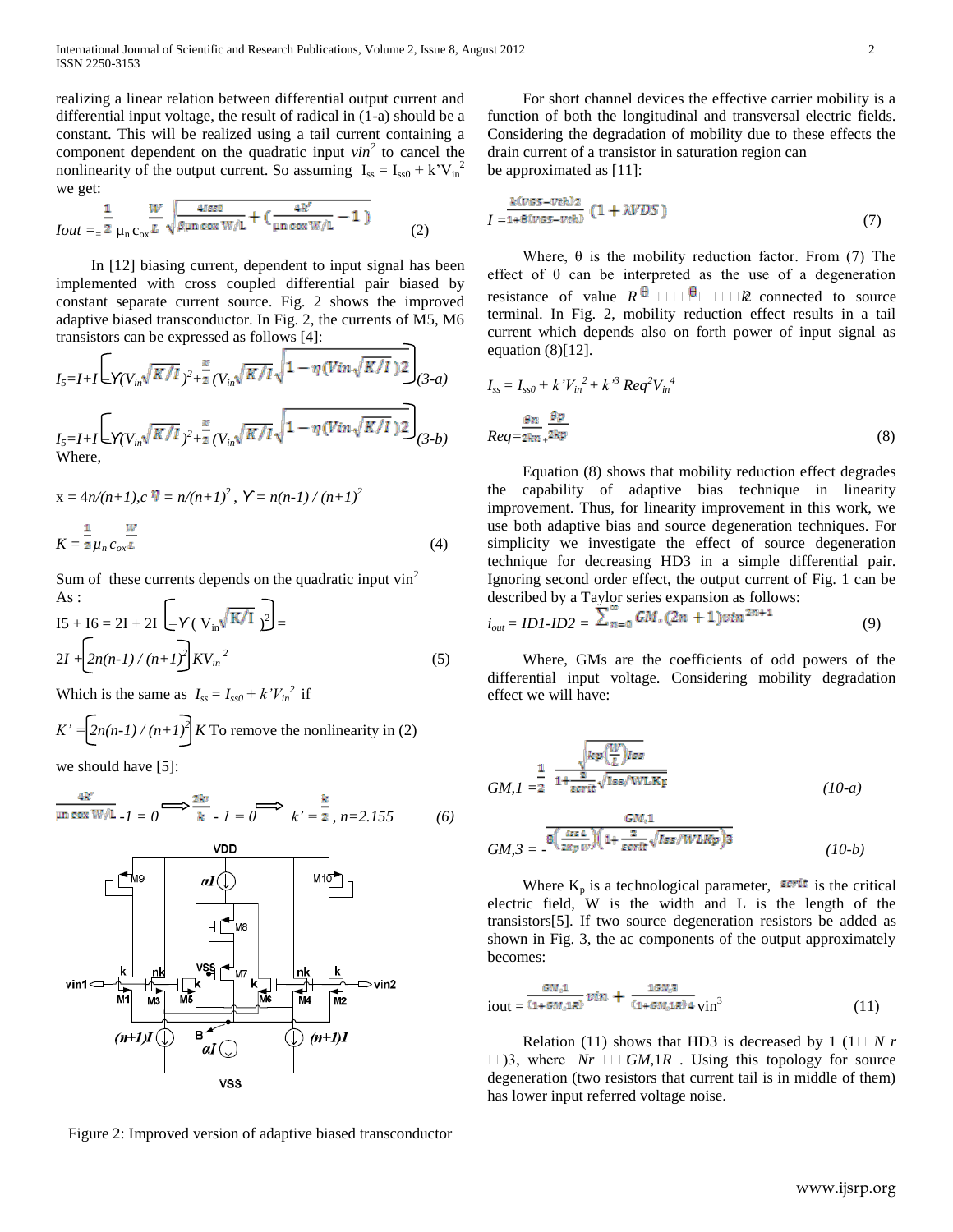### III. PROPOSED OTA

 With reference to principles explained in section II the complete fully differential OTA which benefits from the source degeneration and adaptive bias techniques as well as a CMFB circuit shown in Fig. 4.

In this circuit  $\alpha=4$ ,  $n=2.16$ ,  $I=20\mu A$  and ICSS=10 $\mu A$ . To avoid from drawbacks associated with resistive source degeneration which mentioned before, small resistors ( $R=210\Omega$ ) is used. The CMFB circuit sense the CM level of the two outputs and accordingly adjust one of the bias current in Operational Transconductance Amplifier.

From fig. 4 
$$
\beta
$$
 is closed loop feedback factor.  
\n
$$
\beta = \frac{v_{out+}}{v_{out-}} \mid iout = 0
$$
\n(12)

*β = -(gm13+gm14)(Ron13 || Ron14)*

$$
\beta = 2\mu_n c_{ox} \left(\frac{w}{L}\right)_{13,14} \frac{1}{(2\mu n \cos(\frac{w}{L})12,14)\cdot (VGS12,14-VTH12,14)}
$$

$$
\beta = \frac{VDS12,14}{(VGS12,14-VTH12,14)}
$$

where  $VGS_{13,14}$ -VTH<sub>13,14</sub> denotes the overdrive voltage of  $M_{13}$ 

and M<sub>14</sub>. Thus 
$$
\left| \frac{dVout, CNFB}{dVb} \right| = \frac{VGS13,14 - VTH13,14}{VDS13,14}
$$

 Since *VGS13,14* (i.e. the output CMFB) is typically in the vicinity of VDD/2, The above eq. suggest that  $VDS_{13,14}$  must be maximized.



**Figure 3: Source degeneration for linearity enhancement.**



*Figure 4* **(a) Proposed linear OTA. (b) CMFB circuit**

 The simulation result show that improved version of adaptive bias circuit and source degeneration circuit provide linearity with coefficient of corelation  $(r^2) = .9894$ .

### IV. SIMULATION RESULTS

The proposed OTA (Fig.  $4(a)$ ) have been simulated using the standard 0.18μm CMOS technology in Tspice simulator. Power supply of the circuit is  $\pm 0.9v$ . Applying an input signal with frequency near to unity gain frequency (3MHz), HD3 of output current in capacitance loads versus magnitude of input signal with source degeneration and adaptive bias technique is shown In fig. 6-a. The value of peak-to-peak differential current in capacitance load (iCload1-iCload2) is also shown in fig. 6-b.

Fig. 7 shows transconducance gain versus differential input signal that verifies the minimum difference voltage gives high gain. Table I shows the main specifications of proposed OTA compared with some similar works.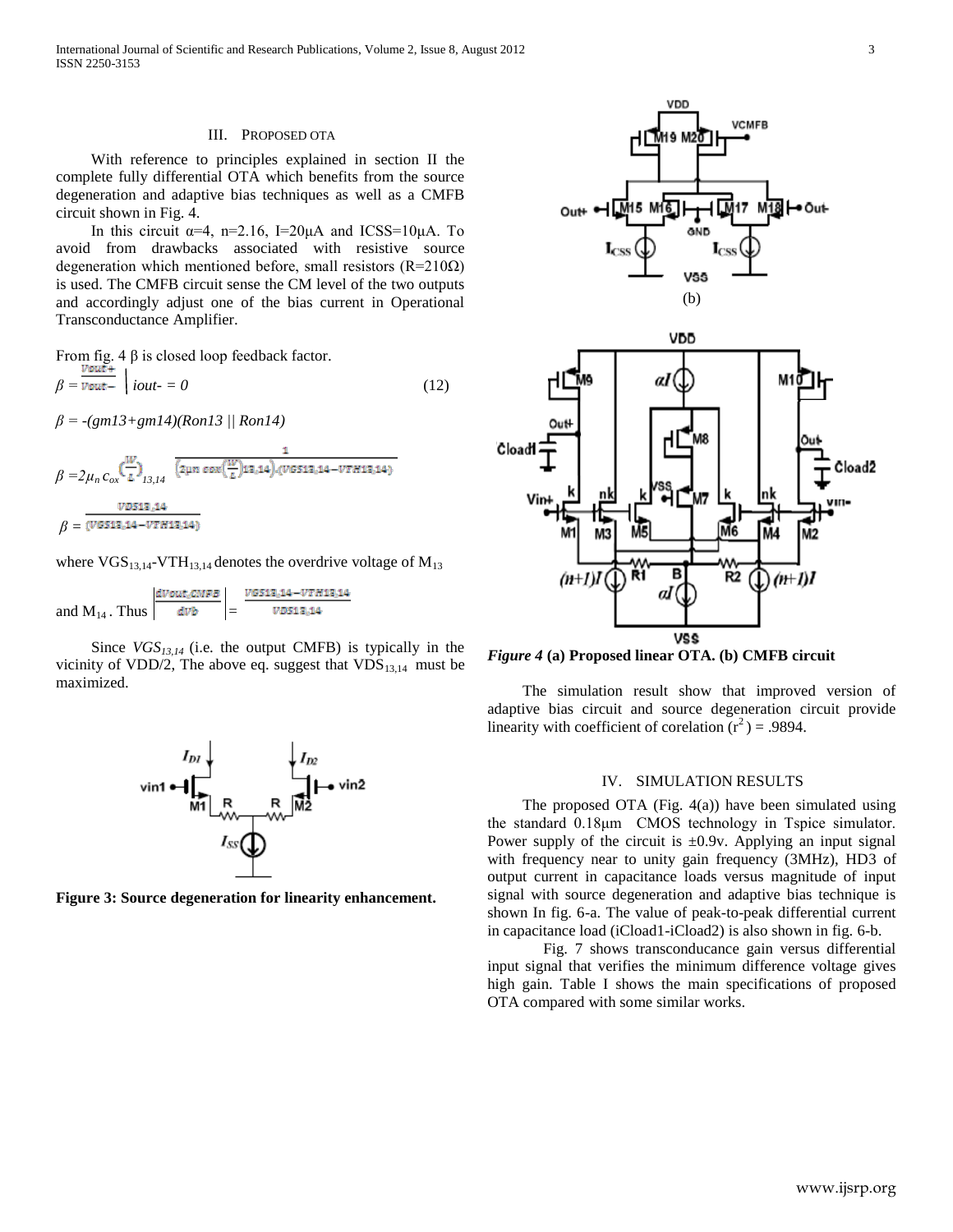

#### Diffrential input voltage (P-P)(mV)

(b)

 Figure 6: (a) HD3 of output current using adaptive bias technique and source degeneration with  $R = 210\Omega$ . (b) Peak to Peak differential output current which gives coefficient of correlation( $r2$ ) = .9892.



**Figure 7: Transconductance gain versus differential input signal**.

**Table I. Specifications of Proposed OTA Compared With Similar Works.**

| <b>Specification</b> | <b>This</b> | $[15]$              | [9]                  | $[10]$         |
|----------------------|-------------|---------------------|----------------------|----------------|
|                      | work        |                     |                      |                |
| Technology           | $0.18$ um   | $0.18$ um           | $0.18$ um            | $0.18$ um      |
| Supply voltage       | 0.9V        | 1V                  | 1.8V                 | 1.1V           |
|                      |             |                     |                      |                |
| DC gain              | 45dB        | <b>NA</b>           | <b>NA</b>            | 63dB           |
| Transconductan       | 5.247m      | 100<br>$\mathbf{u}$ | 20<br>u              | <b>NA</b>      |
| ce gain(gm)          | A/V         | A/V                 | A/V                  |                |
| Linearity            | $HD3 = -$   | $HD3 = -$           | $HD3 = -$            | $THD = -$      |
|                      | dB<br>60    | 55dB                | $65 \quad \text{dB}$ | $\rm dB$<br>62 |
|                      | $0.3Vp-$    | $0.7Vp-$            | $0.6V_{p-}$          | $1Vp-p$        |
|                      | at<br>p     | at<br>p             | at<br>p              | at             |
|                      | 3MHz        | 30MHz               | 1MHz                 | 100KH          |
|                      |             |                     |                      | Z              |

## V. CONCLUSION

 In this paper we proposed a highly linear OTA which combines two linearization techniques and one gain enhancement technique. An improved Adaptive bias circuitry and source degeneration with low resistance  $(210\Omega)$  is utilized to improve the linearity in nano scale CMOS technology. Using small resistors makes this circuit suitable for low voltage low-power application. OTA has been simulated with 0.18μm CMOS technology in Tspice. The simulated third order harmonic distortion (HD3) with a 300mvP-P differential input remains below -60dB for frequency up to 3MHz which gives coefficient of correlation( $r^2$ ) = .9892 also the simulation result gives Transconductance gain(gm) 5.247mA/V for 10mV(p-p) input voltage.

#### **REFERENCES**

- [1] Farzan Rezaei, Seyed javad azhari *"*A Highly Linear Operational Transconductance Amplifier(OTA) With High Common Mode Rejection Ratio*"Iran University of scienc Technology* Tehran, Iran.-2011
- [2] Majid Memarian Sorkhabi, Siroos Toofan *"* Design and simulation of High performance Operational Transconductance Amplifier *"canadian Journal on Electrical and Electronics Engineering* Vol.2 No july 2011
- [3] Tsung-Hsien Lin, Chin-Kung Wu, and Ming-Chung Tsai *"*A 0.8V, 0.25mW Current-Mirro OTA with 160-MHz GBW in 0.18um CMOS *" IEEE transactions on circuits and systems* vol.54 no. 2 February 2007.
- [4] Slawomir Koziel, Stanislaw Szczepanski, "Design of Highly LinearTunable CMOS OTA for Continuous-Time Filters," *IEEE Trans Circuits Syst.*, vol. 49, no. 2, Feb. 2002
- [5] Abhinav Kranti, G. Alastair Armstrong *"*Nonclassical Channel design in MOSFETs for improving OTA gain-Bandwidth Trade-off" *IEEE transactions on circuits and systems* vol.55 no. 4 January 2011.*FLEXChip Signal Processor (MC68175/D)*, Motorola, 1996.
- [6] Doo-Hwan Kim, Kyoung-Rock Cho *"*CMOS OTA Compensating Transconductanc linearity with PMOS path*" Dept. of Information and* Communication Eng. CBITRC chungbuk National University Cheongiu, Korea-2008.
- [7] A. Lewinski, J. Silva-Martinez, *"*A High-Frequency Transconductor Using a Robust Nonlinearity Cancellation*," in IEEE Trans. Circuits Syst. II : Expr. Briefs*, VOL. 53, NO. 9, Sep. 2006
- [8] Y. Yussof, R. Musa , *"*A High-Gain and High-Speed OTA for 10-bit 50MS/s Pipelined ADC*," in Proceedings of 2008 Student Conference on Research and Development* (SCOReD 2008) 26-27 Nov. 2008, Johor, Malaysia